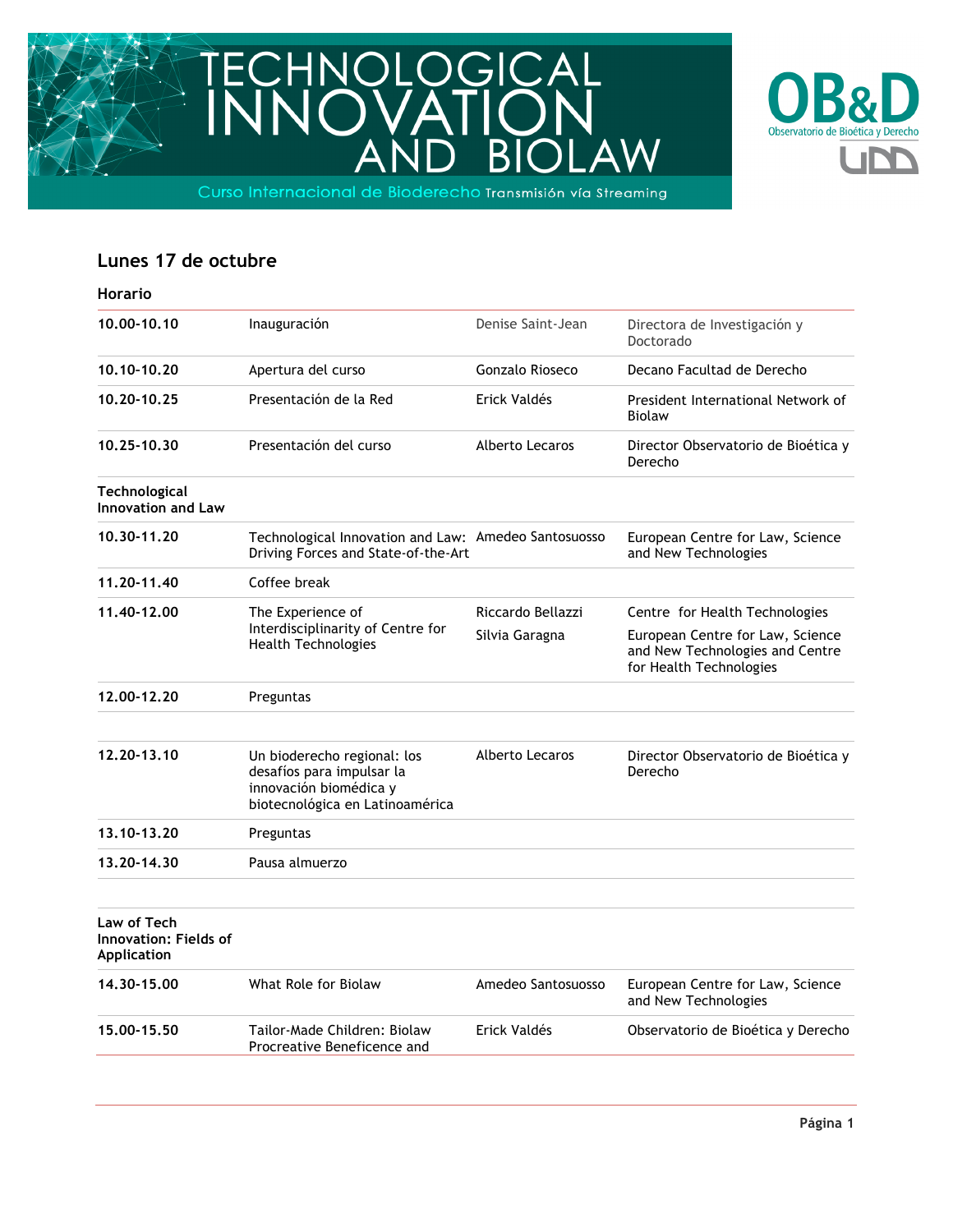| <b>Horario</b> |                                                                                                                           |                                                          |
|----------------|---------------------------------------------------------------------------------------------------------------------------|----------------------------------------------------------|
|                | Reproductive Parental Autonomy                                                                                            |                                                          |
| 15.50-16.10    | Preguntas                                                                                                                 |                                                          |
| 16.10-16.40    | Marta Tomasi<br>Biobanking: protecting fundamental<br>rights and empowering research                                      | European Centre for Law, Science<br>and New Technologies |
| 16.40-16.50    | Preguntas                                                                                                                 |                                                          |
| 16.50-17.20    | E-health and medical robotics:<br>Barbara Bottalico<br>legal issues, risks and opportunities                              | European Centre for Law, Science<br>and New Technologies |
| 17.20-17.30    | Preguntas                                                                                                                 |                                                          |
| 17.30-18.00    | Coffee break                                                                                                              |                                                          |
| 18.00-18.30    | Amedeo Santosuosso<br>Autonomous systems, robots and<br>legal platforms. Use and impact in<br>the judiciary and law firms | European Centre for Law, Science<br>and New Technologies |
| 18.30-18.45    | Preguntas y cierre                                                                                                        |                                                          |
|                |                                                                                                                           |                                                          |

÷

## **Programación Martes 18 de octubre**

## **Horario**

KAR WILL

| <b>Technological</b><br><b>Innovation in Practice</b> |                                                                                 |                    |                                                          |
|-------------------------------------------------------|---------------------------------------------------------------------------------|--------------------|----------------------------------------------------------|
| $9.00 - 9.50$                                         | Technological Innovation in<br>practice: case law in bio-law                    | Amedeo Santosuosso | European Centre for Law, Science<br>and New Technologies |
| 9.50-10.10                                            | Preguntas                                                                       |                    |                                                          |
| 10.10-11.00                                           | La función de los jueces en la<br>aplicación del bioderecho                     | Alberto Lecaros    | Observatorio de Bioética y Derecho                       |
| 11.00-11.10                                           | Preguntas                                                                       |                    |                                                          |
| 11.10-11.30                                           | Coffee break                                                                    |                    |                                                          |
| 11.30-12.20                                           | Regulación jurídica de la terapia<br>celular en Brasil: la función de<br>Anvisa | Marcia Santana     | Laboratório de Pesquisa em<br><b>Bioetica</b>            |
| 12.20-12.30                                           | Preguntas                                                                       |                    |                                                          |
| 12.30-13.20                                           | Tecnologías biomédicas, riesgos e<br>innovación responsable                     | Eduardo Rueda      | Instituto de Bioética                                    |
| 13.20-13.30                                           | Preguntas                                                                       |                    |                                                          |
| 13.30-15.00                                           | Pausa almuerzo                                                                  |                    |                                                          |